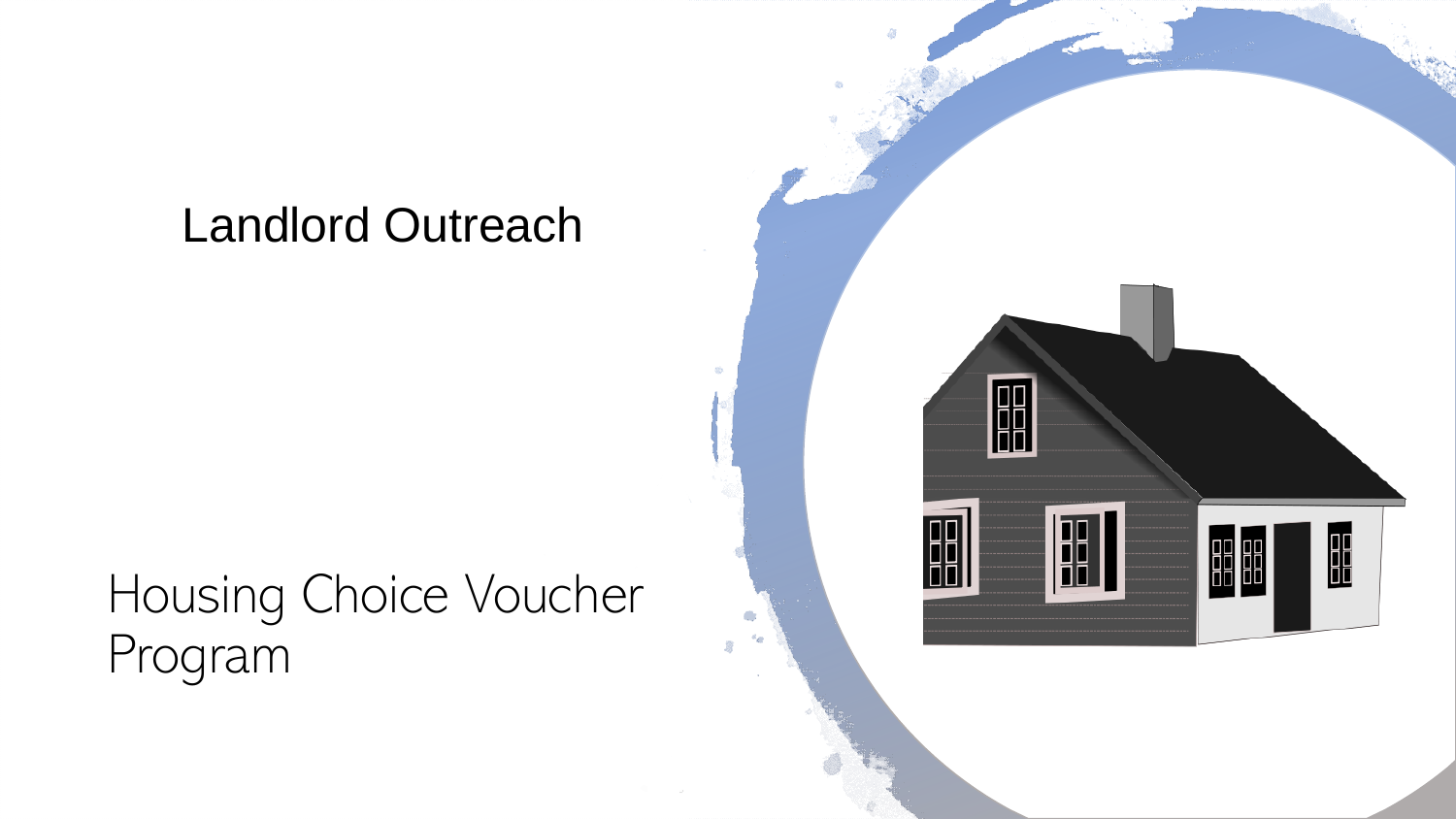# *Role of the Landlord*

The role of the Landlord/landlord in the Housing Choice Voucher Program (HCV) is to provide decent, safe and affordable housing to a tenant at a reasonable rent.

The dwelling unit must pass the program's Housing Quality Standards and be maintained to those standards as long as the Landlord/landlord receives housing assistance payments.

In addition, the Landlord/landlord is expected to provide the services agreed to within the leased signed with the tenant, and the contract signed with the Public Housing Authority (PHA).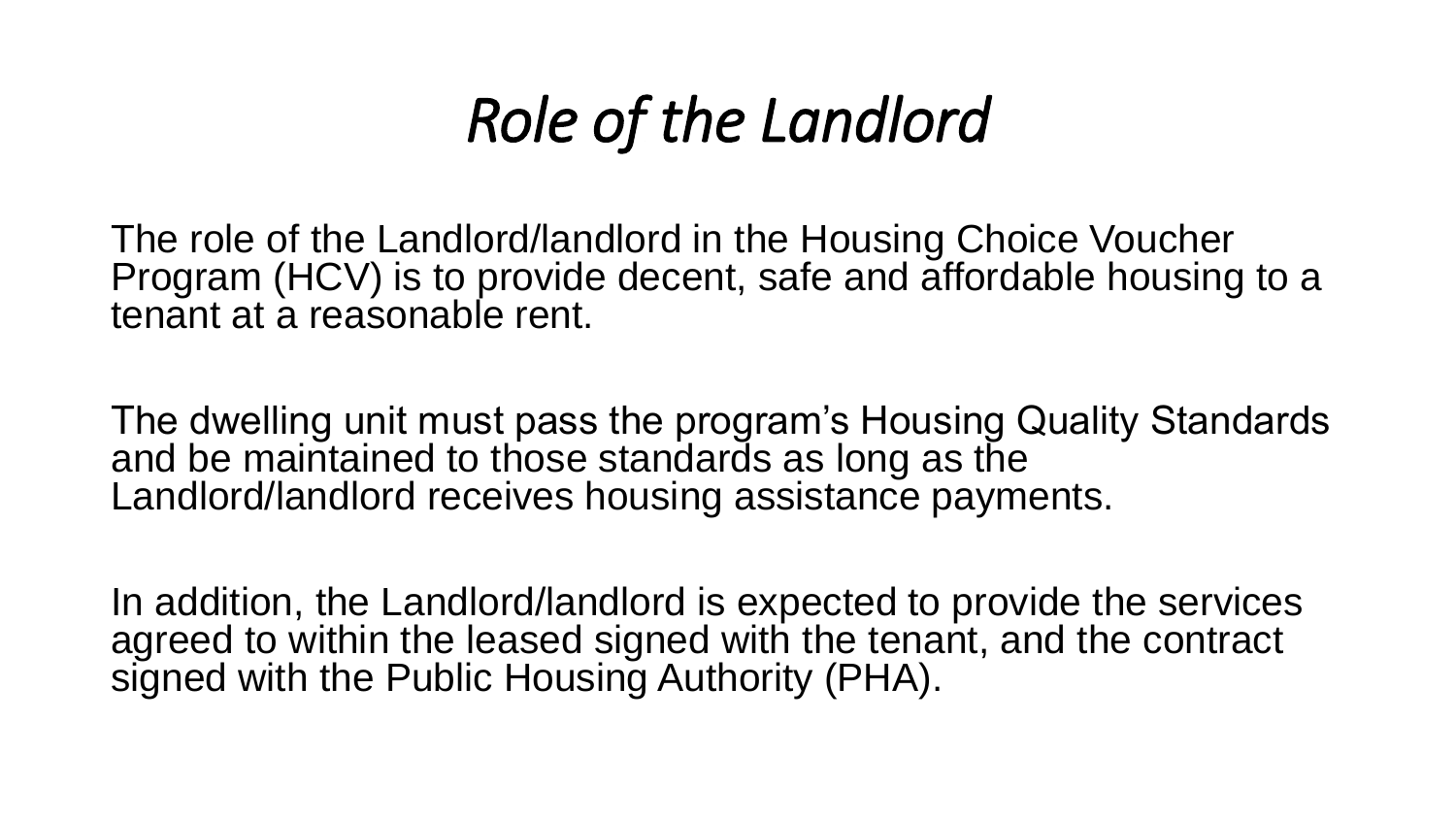# *Most Common Landlord Violations*

### **Failing to Maintain the Unit**

• Landlord is responsible for normal maintenance and upkeep of the unit. Make sure that repairs which are the Landlords responsibility are made in a timely manner, to avoid abatement.

## **Accepting Payments for a Vacant Unit**

• If a family moves in violation of the lease, the Landlord must notify the HA immediately,

## **Demanding or Accepting Side Payments**

• The HA determines the amount of rent to be paid by the family for rent. Any additional payments must be approved by the HA.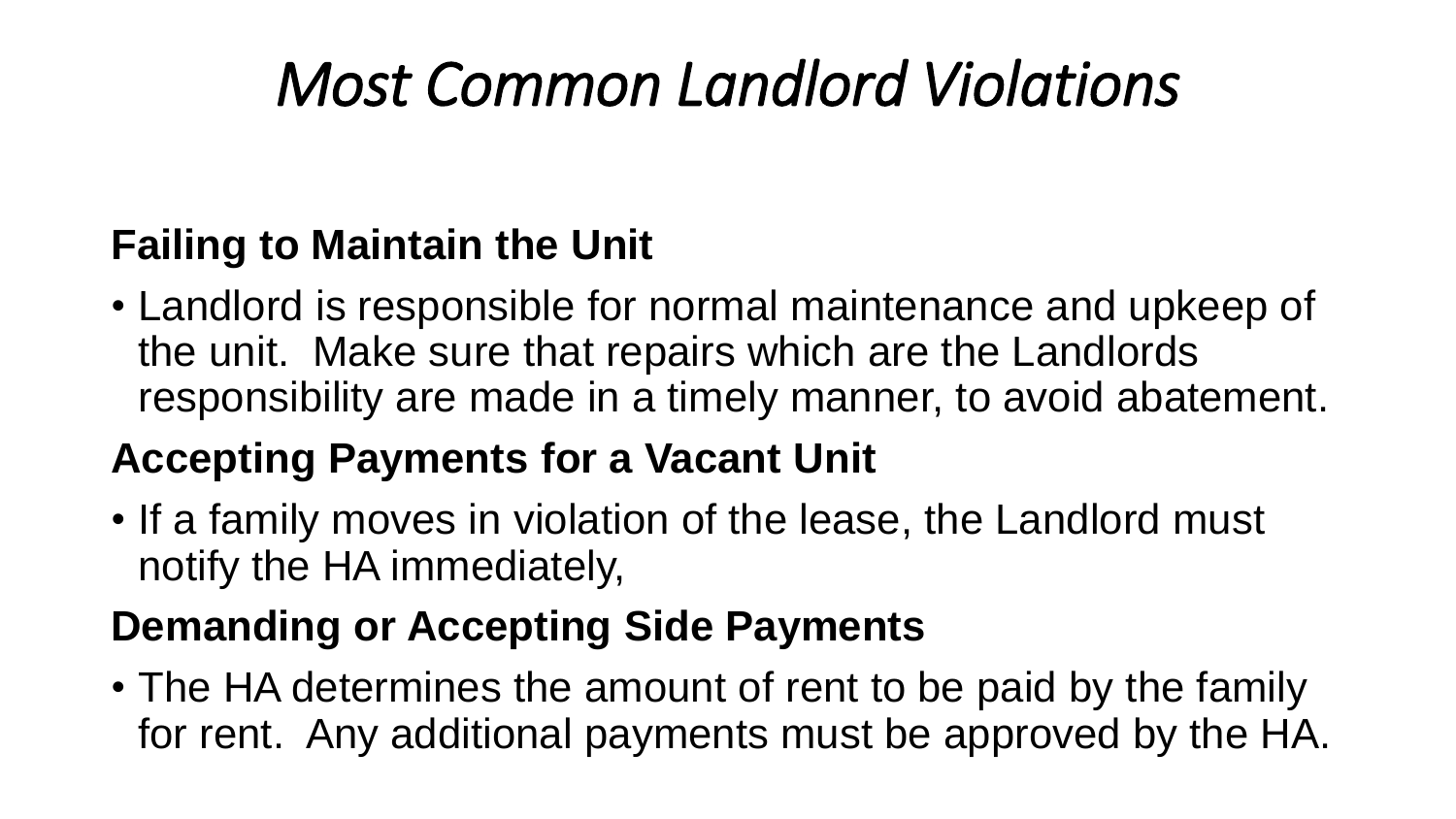## *Housing Quality Standards Inspection*

#### Landlord Checklist for Decent, Safe, and Sanitary Units

**Landlord MUST make sure these are complete BEFORE the scheduled inspection:**

- **Properly grounded GFI's within 6' Feet of water source (Sink, Tub, Toilet, etc.)**
- **Smoke Detectors (Mandatory) - MUST be functioning properly (Batteries in)**
- **Carbon Monoxide Detector (Mandatory) - MUST be functioning properly (Batteries in)**
- **Painted Surfaces, interior & exterior, MUST be FREE of deteriorated paint (No peeling or chipping)**

#### **Reminder: Inspector needs access to Basement to Complete HQS Inspection**

KITCHEN:

□ Appliances: (Stoves, Ovens, Refrigerator, etc.) All appliances MUST be fully functional. Gas appliances must light with pilot or electronic ignition, NOT manually.

All proper fitting control knobs must be attached.

 $\Box$  Proper venting on gas stoves & appliances

BATHROOM:

Water tight tub surround.

 $\Box$  Exhaust fan or functioning window

BEDROOMS:

 $\Box$  MUST have at least One (1) window to outside of building and Two (2) receptacles or One (1) receptacle and a permanent light fixture.

#### LIVINGROOM:

 $\Box$  Two (2) receptacles

COMMON HALLS:

□ Proper lighting

□ Smoke Detectors functioning properly (Batteries) on each level

STAIRS & PORCHES:

□ Stairs (Three (3) or more consecutive), Porches, Deck & Landings MUST have hand rails.

 $\Box$  Stairs, walks, porch floors must be secure and intact – free from tripping hazards

WINDOWS:

□ MUST lock within 6'Feet from the ground, porches, and roofs, etc.

□ Window Sashes must be in good condition, solid and intact, and fit properly in the frame. Window Glass must have NO cracks.

□ Windows MUST stay open on their own.

#### DOORS:

 $\Box$  Interior doors must have all trim intact and must open without a key

□ Exterior doors must be weather tight to avoid any air or water infiltration. No holes, trim must be intact,  $1\frac{3}{4}$ " solid core and must open without a key (No double key deadbolts) BASEMENT:

 $\Box$  Properly sealed venting from gas and oil heating equipment to chimneys.

□ No missing breakers, fuses or panel covers

□ Adequate lighting

□ Pressure Relief Valve - Hot Water Tank requires extension at least 18" from the ground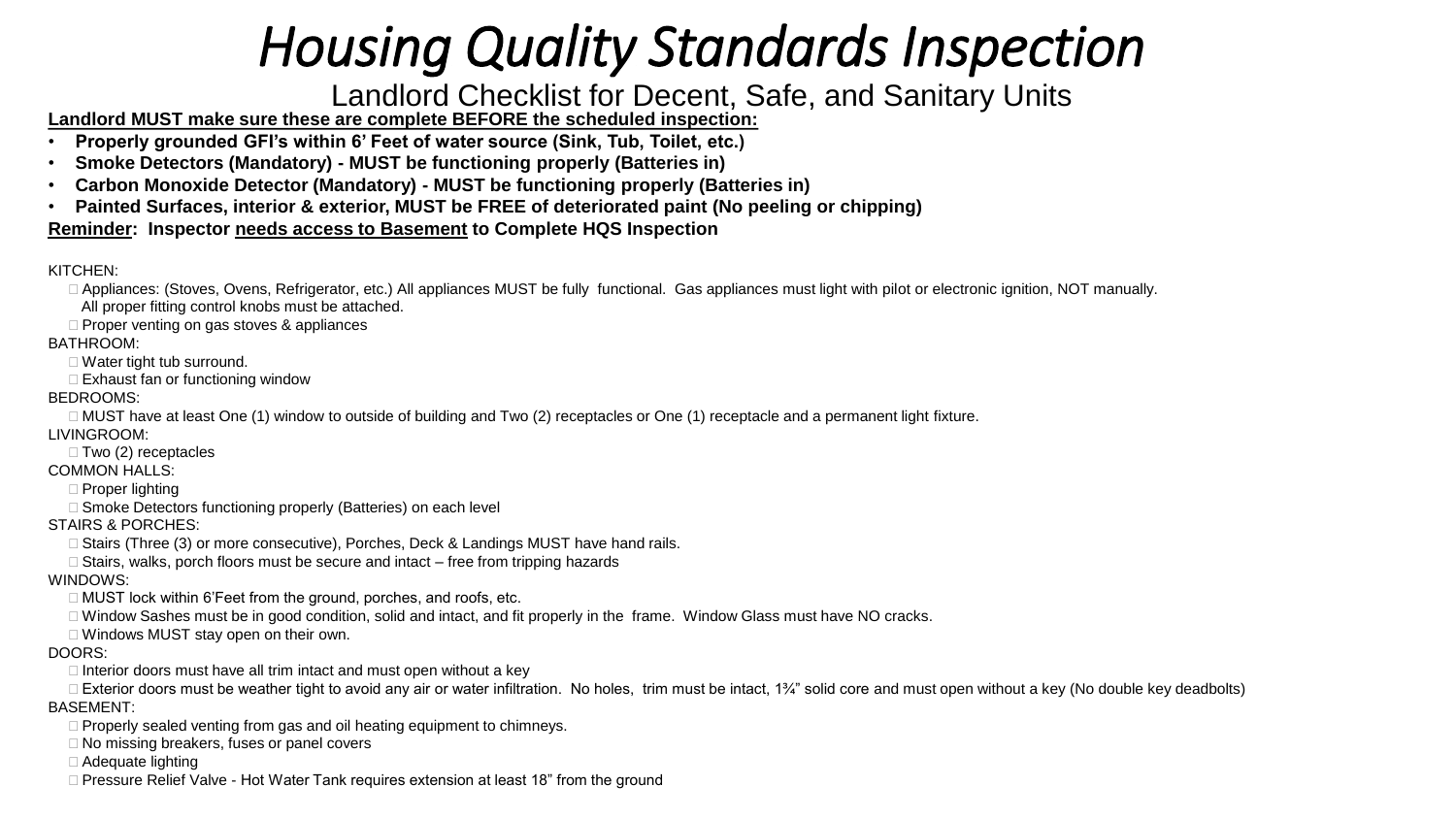## *Landlord RESPONSIBILITIES [24 CFR 982.452]*

#### *The basic Landlord responsibilities in the HCV program are outlined in the regulations as follows:*

- Complying with all of the Landlord's obligations under the housing assistance payments (HAP) contract and the lease
- Performing all management and rental functions for the assisted unit, including selecting a voucher-holder to lease the unit, and deciding if the family is suitable for tenancy of the unit
- Maintaining the unit in accordance with the Housing Quality Standards (HQS), including performance of ordinary and extraordinary maintenance
- Complying with equal opportunity requirements
- Preparing and furnishing to the PHA information required under the HAP contract
- Collecting the security deposit, the tenant rent, and any charges for unit damage by the family.
- Enforcing tenant obligations under the dwelling lease
- Paying for utilities and services that are not the responsibility of the family as specified in the lease
- Allowing reasonable modifications to a dwelling unit occupied or to be occupied by a disabled person [24 CFR 100.203]
- Complying with the Violence against Women Reauthorization Act of 2013 (VAWA) when screening prospective HCV tenants or terminating the tenancy of an HCV family (see 24 CFR Part 5, Subpart L; 24 CFR 982.310(h)(4); and 24 CFR 982.452(b)(1))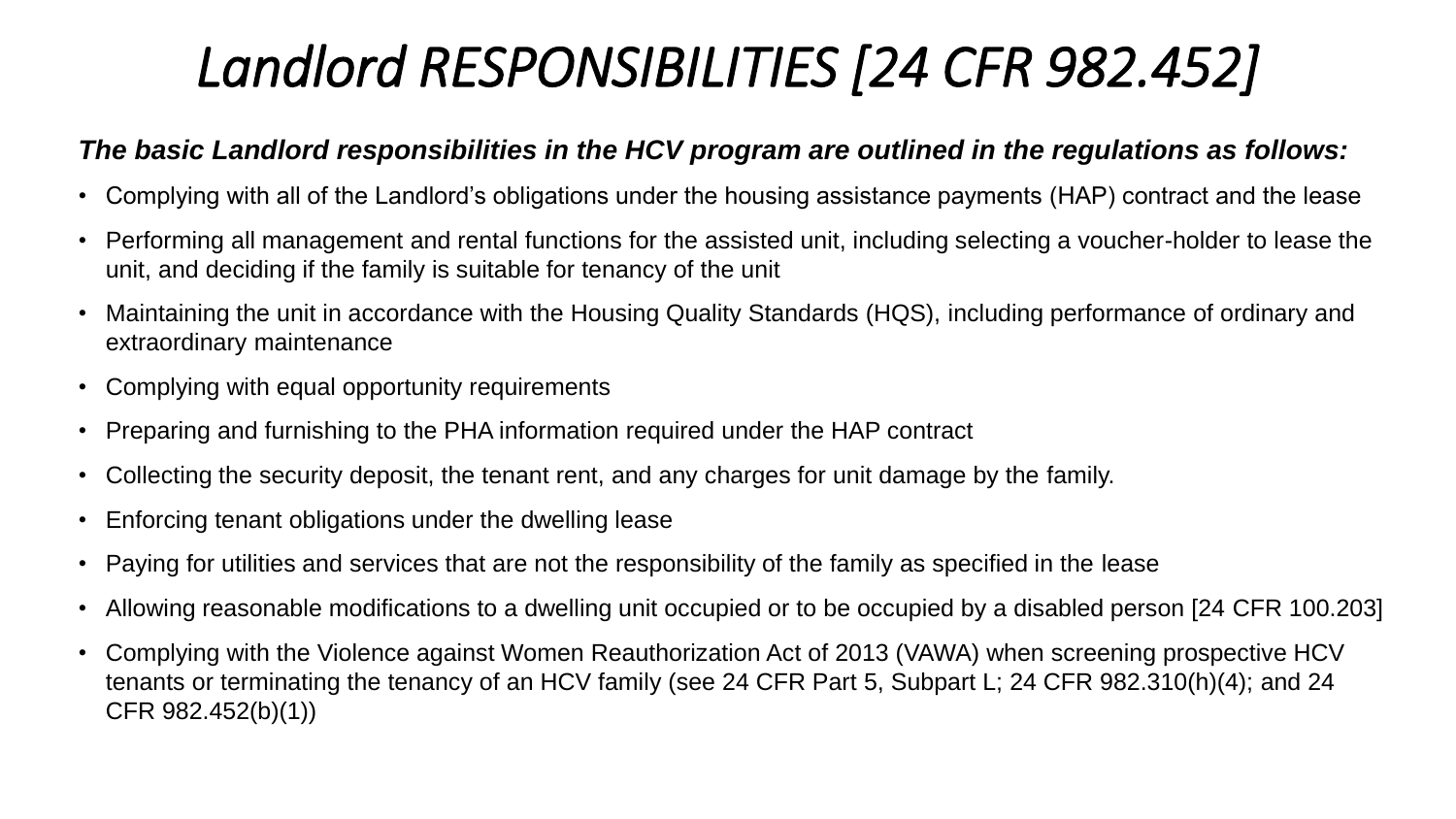## **CONTRACT RELATIONSHIPS**

### *There are 3 types of contracts involved:*

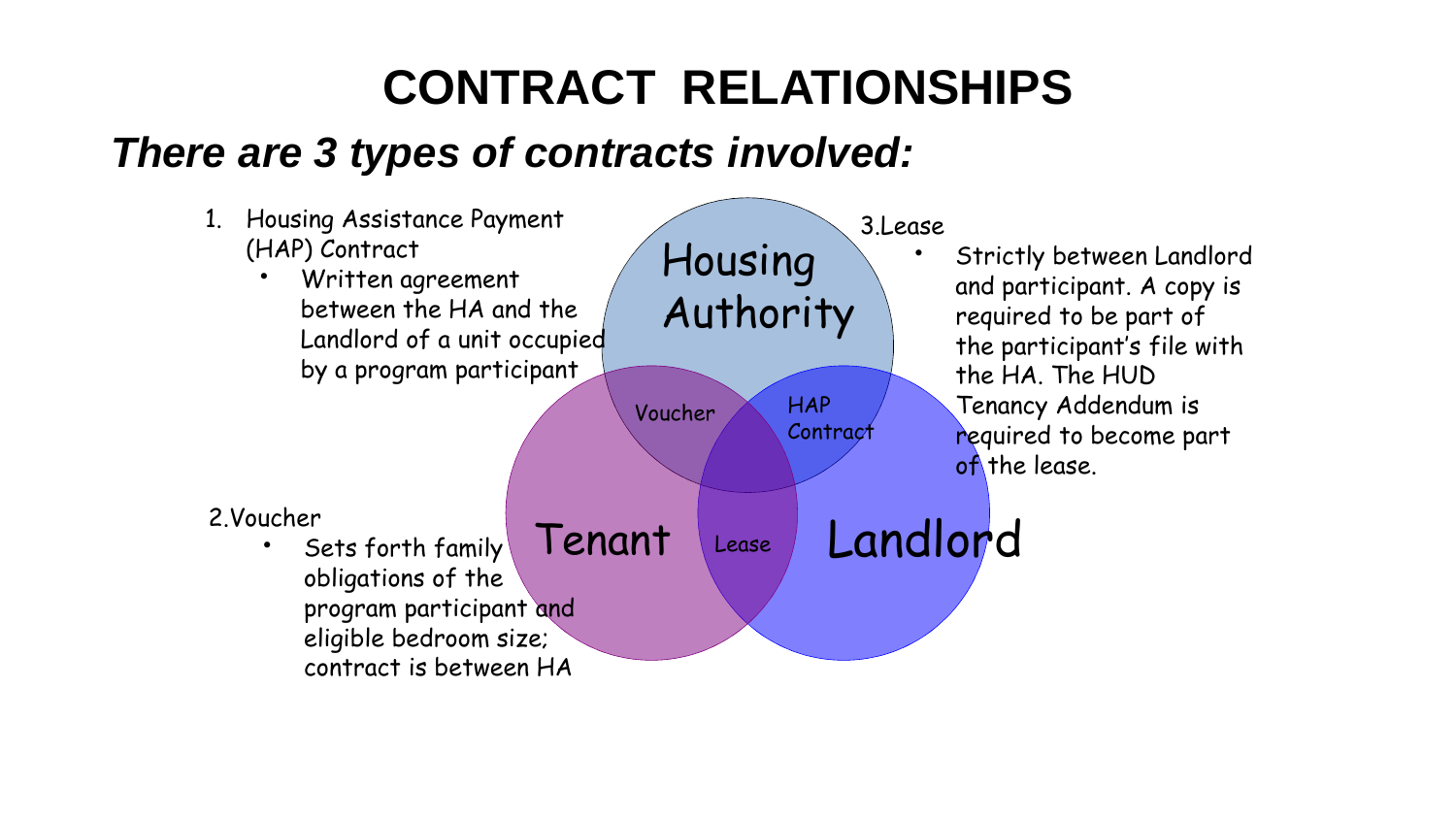## *Who Pays the Rent?*

- The tenant pays 30% of his/her monthly income less utilities toward the rent.
- You collect the tenant's portion of the rent from the tenant.
- The WHA pays the assistance (difference between the tenant rent and the contracted rent amount) directly to you.
- Once Housing determines the contract rent for the unit, no other additional monies can be collected from the tenant.

### *Can I collect a security deposit?*

You may collect a security deposit as stated in local and state laws. You cannot charge an assisted tenant more than you charge an unassisted tenant.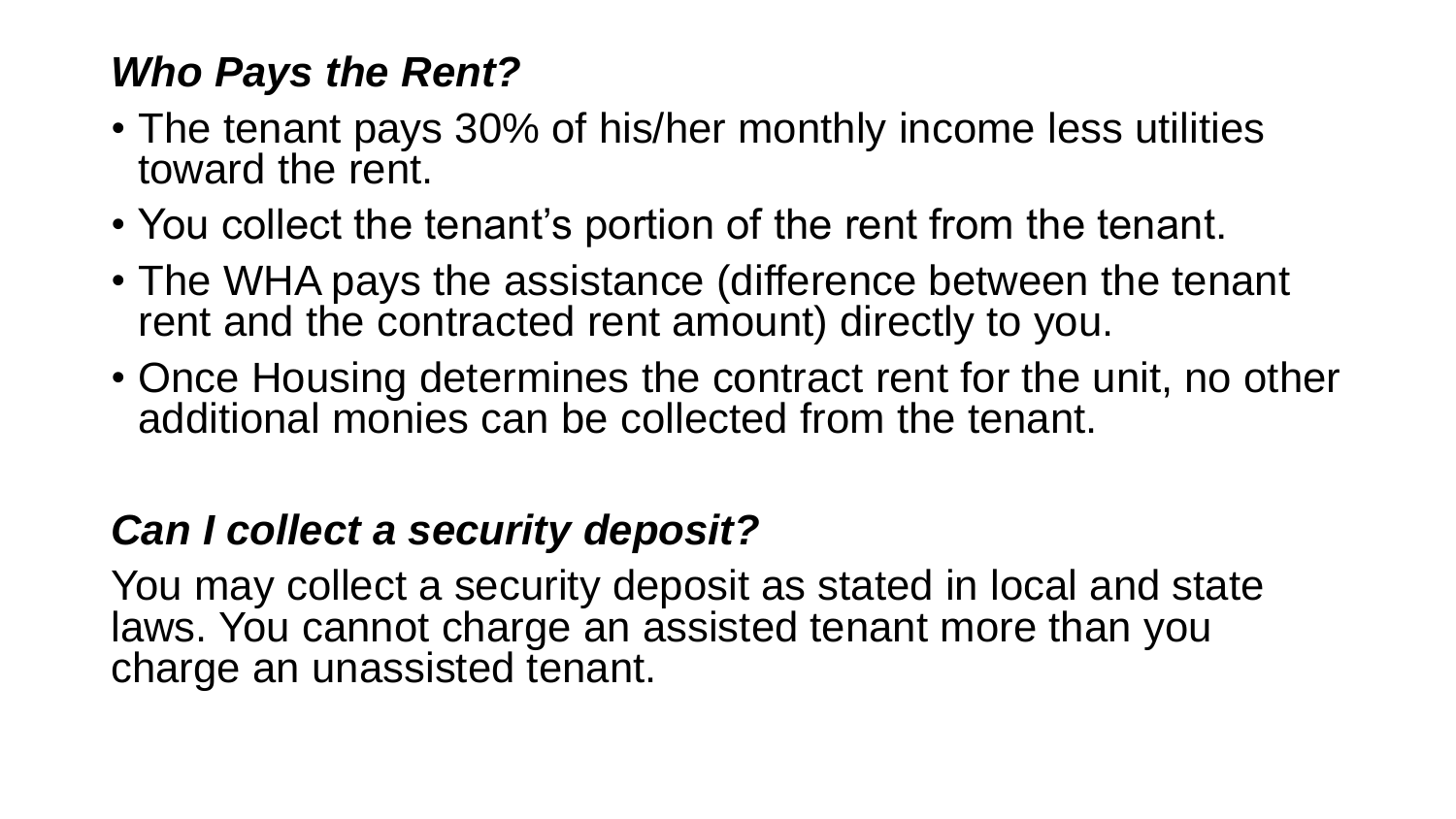## *What do I do when a voucher holder is interested in my unit?*

*Here are the steps to follow:*

- **Step 1: Landlord Screens Tenants** When a family approaches an Landlord to apply for tenancy, the Landlord is responsible for screening the family and deciding whether to lease to the family, just as the Landlord would with any potential unassisted tenant. The PHA has no liability or responsibility to the Landlord or other persons for the family's behavior or suitability for tenancy.
- **Step 2: Request for Lease Approval** If the Landlord is willing, the Landlord and family will complete the Request for Tenancy Approval (RTA, Form HUD 52517), which constitutes the family's request for assistance in the specified unit, and which documents the Landlord's willingness to lease to the family and to follow the program's requirements.

When the tenant submits the form to our office, an inspector will contact you to schedule an inspection. Please note that the utilities must be on for the inspection. (Inspection Checklist Attached to Request for Lease Approval)

- **Step 3: Inspection and Rent** The unit will be inspected to insure that it meets HUD Housing and Quality Standards (HQS). Required repairs will be discussed with you by the inspector. Only 2 inspections will be complete; if it fails to meet HQS the tenant will be instructed to find other suitable housing.
- **Step 4: Lease and Contract** After the rent has been approved and the unit passes inspection, the landlord and tenant will be notified and enter into a lease. The tenant and landlord will sign a lease provided by landlord, The WHA and the landlord sign a Housing Assistance Payments Contract through which the rent is assisted on behalf of the tenant.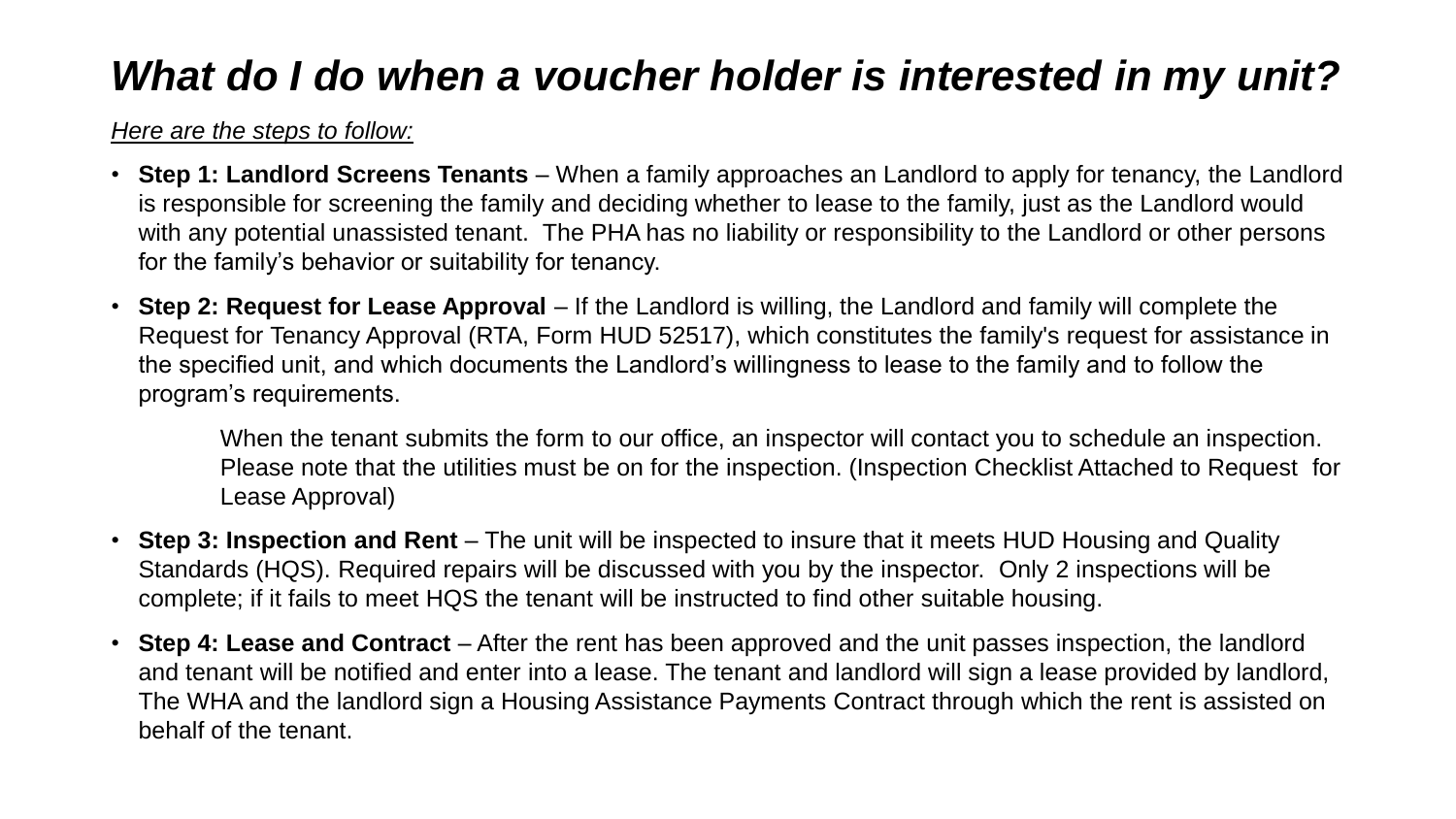## *Listing Available Unit with WHA* **Add/Remove Listings**

To list/remove units available for renting:

Steps to list your unit: Click [here](http://wtbyha.com/?page_id=910) or type http://wtbyha.com/?page\_id=910 in to the address bar. Complete the Add New Listing form and Submit.

To review the list go to the Waterbury Housing Authority website [http://wtbyha.com](http://wtbyha.com/) click Landlord Link and then Landlord Listing.

Steps to remove your unit from the list:

Click [here](http://wtbyha.com/?page_id=910) or type http://wtbyha.com/?page\_id=910 in to the address bar.

Go to bottom of the screen, Request Listing Removal.

Enter email address you entered when listing and the listing address and Submit.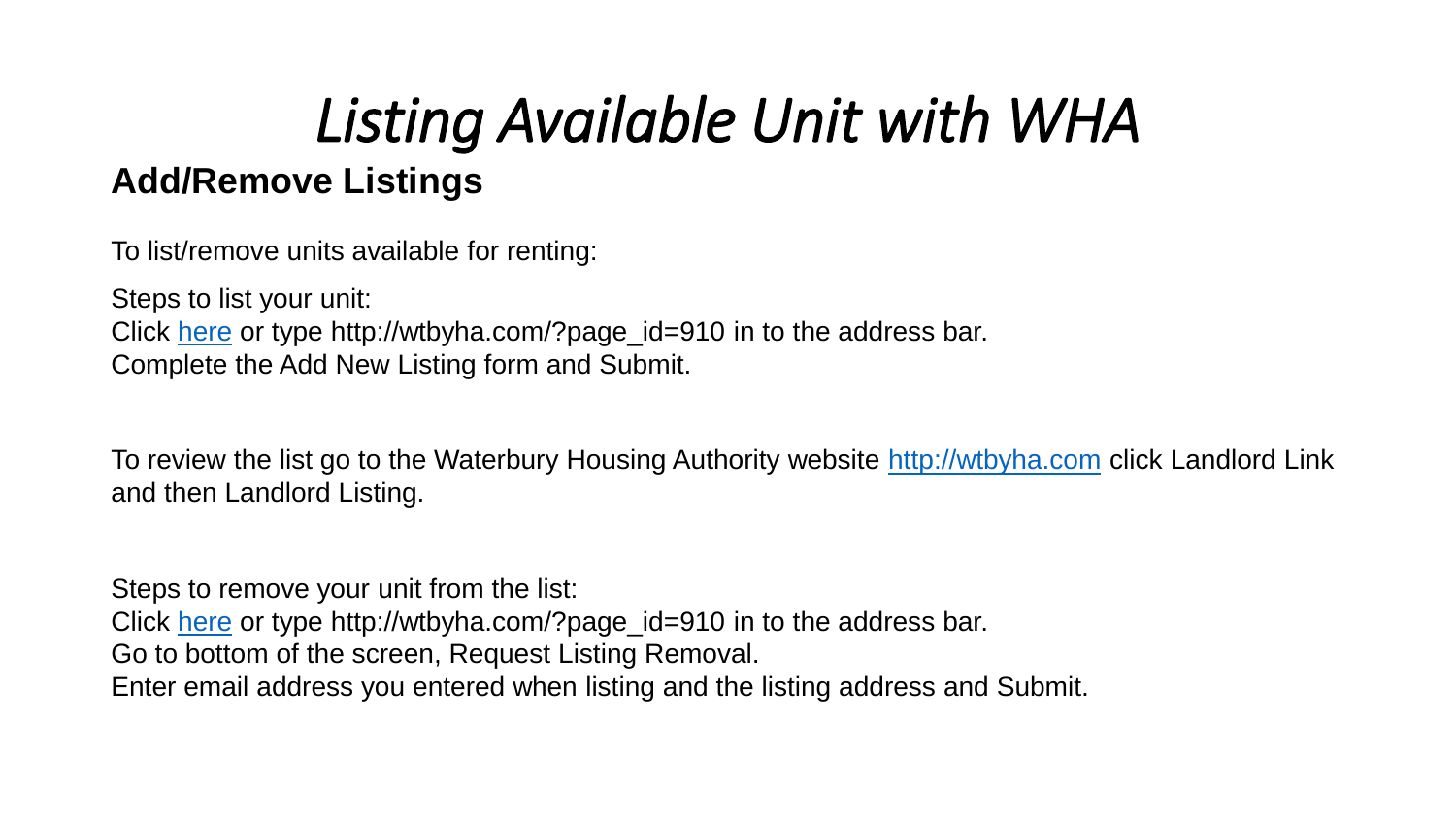## *DECONCENTRATION*

### *What is Deconcentration?*

**Encouraging the use of tenant-based housing vouchers for families to locate in neighborhoods that will improve the life opportunities of family members.**

### **Some of the benefits of moving to an area with a low concentration of poverty are:**

- Access to better schools and services
- More networks through which to gain access to services and employment
- Low levels of crime and violence
- Access to better jobs

*Living in areas with higher income levels provides an opportunity for lower income families and their children to live in neighborhoods from which they otherwise would be excluded by economic or other barriers.*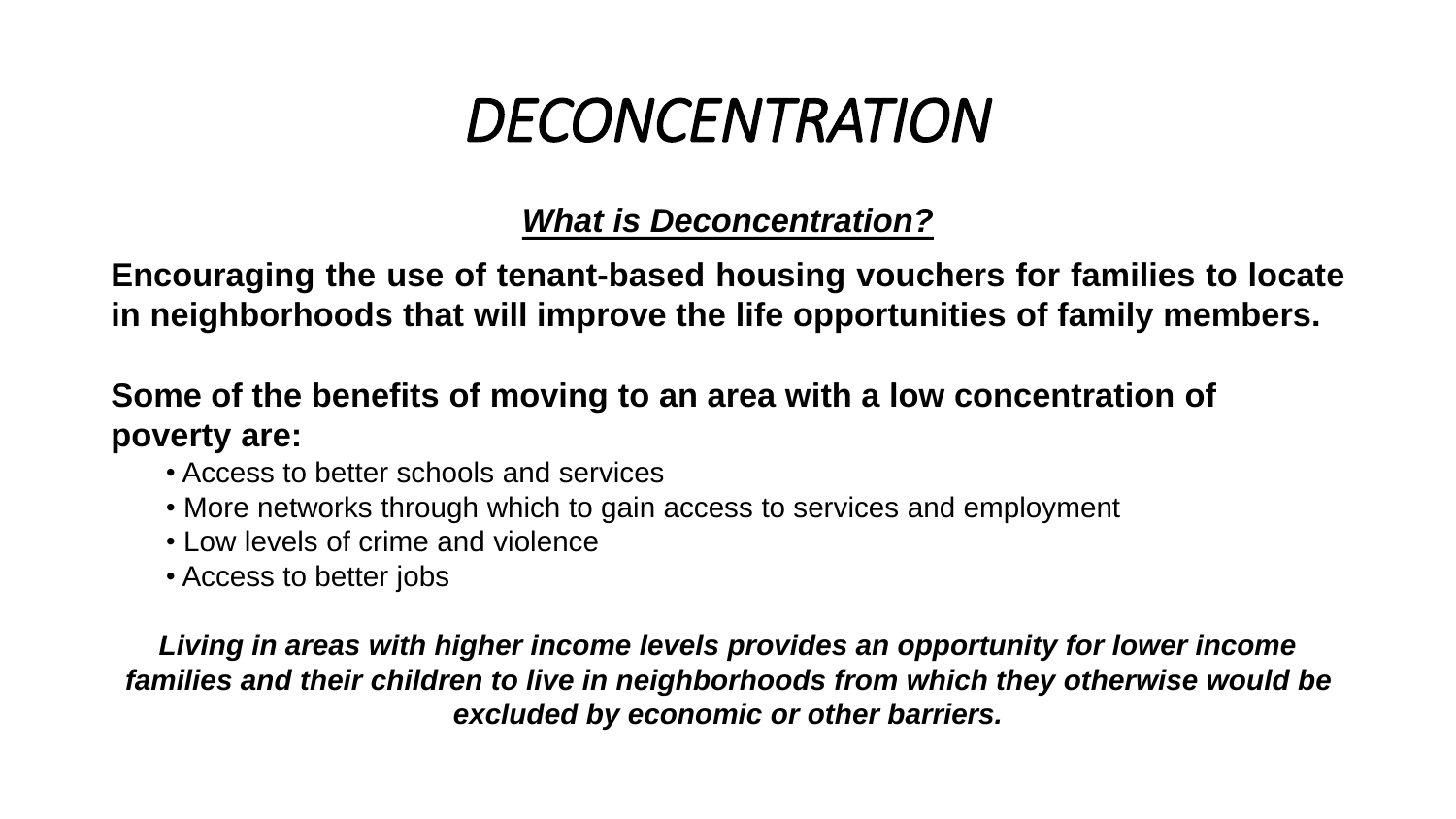# *Basic Program Requirements*

- When a family approaches a Landlord to apply for tenancy, the Landlord is responsible for screening the family and deciding whether to lease to the family, just as the Landlord would with any potential unassisted tenant. The PHA has no liability or responsibility to the Landlord or other persons for the family's behavior or suitability for tenancy.
- If the Landlord is willing, the Landlord and family will complete the Request for Tenancy Approval (RTA, Form HUD 52517), which constitutes the family's request for assistance in the specified unit, and which documents the Landlord's willingness to lease to the family and to follow the program's requirements.
- When submitted to the PHA, this document is the first step in the process of obtaining approval for the family to receive the financial assistance it will need in order to occupy the unit.
- Also submitted with the RTA is a copy of the Landlord's proposed dwelling lease, including the HUD-required Tenancy Addendum (Form HUD-52641-A).
- The PHA must determine that the proposed rent for the unit is reasonable [24 CFR 982.305(a)]. The rent must be reasonable in relation to comparable unassisted units in the area and must not be in excess of rents charged by the Landlord for comparable, unassisted units on the premises.
- The selected unit must meet HUD's Housing Quality Standards (HQS) and/or equivalent state or local standards approved by HUD [24 CFR 982.305(a)]. The PHA will inspect the Landlord's dwelling unit at least annually to ensure that the unit continues to meet HQS requirements.
- The dwelling lease must comply with all program requirements [24 CFR 982.308]. The HUD Tenancy Addendum includes the HUD requirements governing the tenancy and must be added word-for-word to the Landlord's lease.